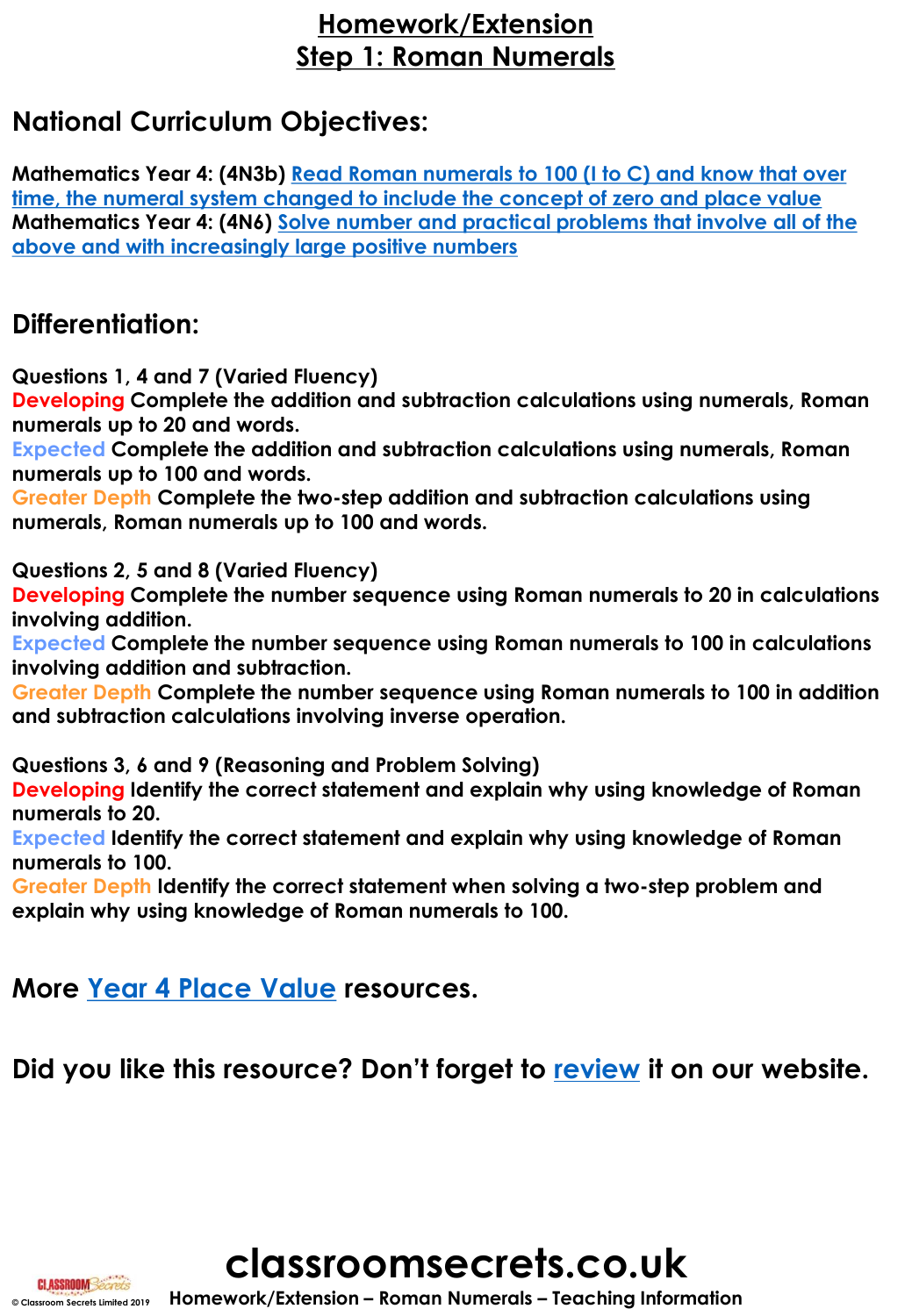# **Roman Numerals**

## **1. Complete the calculations in the table below**

| <b>Numerals</b> | Roman<br><b>Numerals</b> | <b>Words</b> |
|-----------------|--------------------------|--------------|
| 3               |                          | eight        |
|                 |                          | five         |
| 12              |                          | sixteen      |
| 20              | XIV                      |              |

**2. The numbers below are increasing by three each time. Complete the three missing Roman numerals in the number sequence below.**



RPS HW/Ext

VF HW/Ext

**classroomsecrets.co.uk**



**D**

**D**

**© Classroom Secrets Limited 2019 Homework/Extension – Roman Numerals – Year 4 Developing**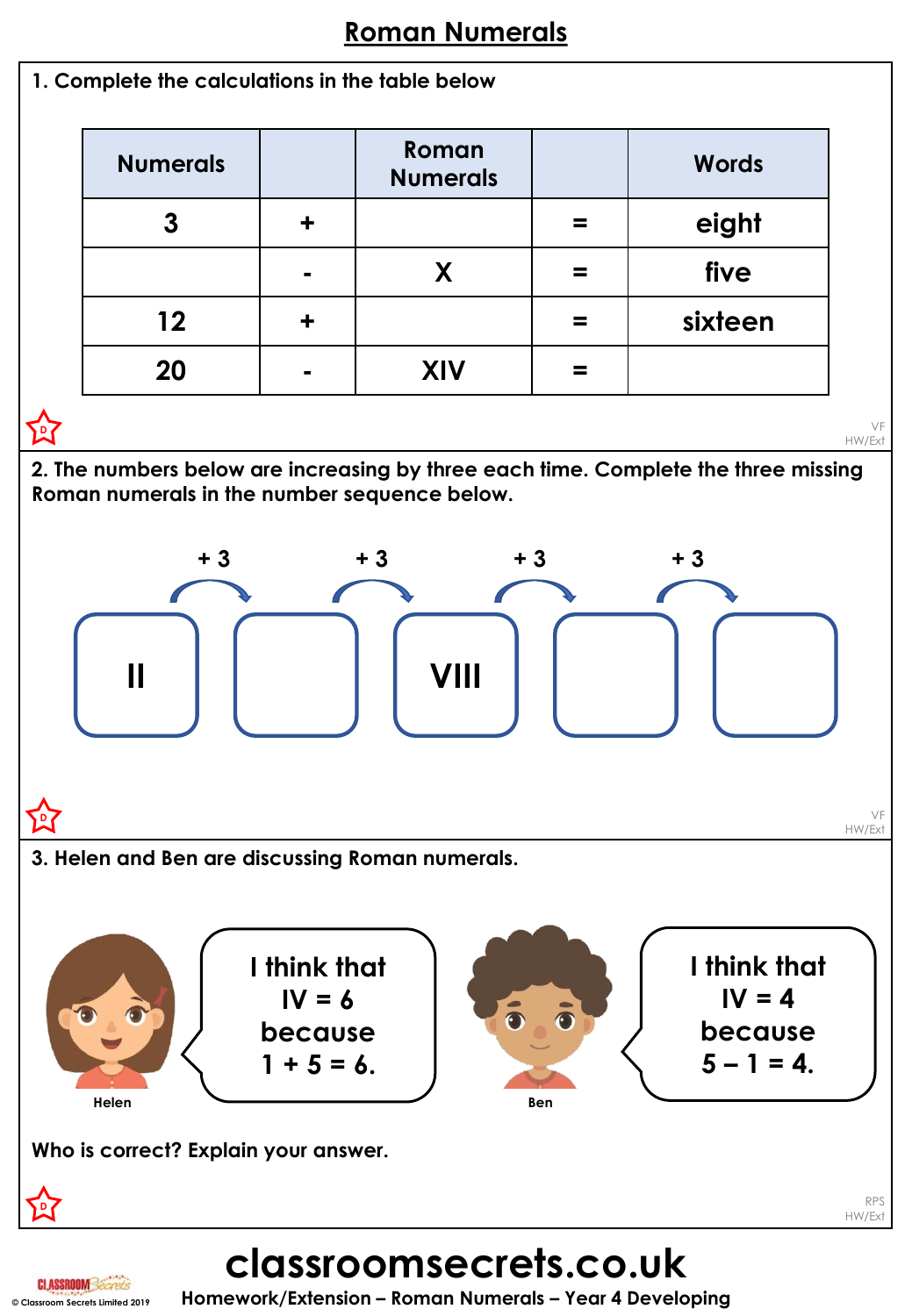# **Roman Numerals**



**classroomsecrets.co.uk © Classroom Secrets Limited 2019 Homework/Extension – Roman Numerals – Year 4 Expected**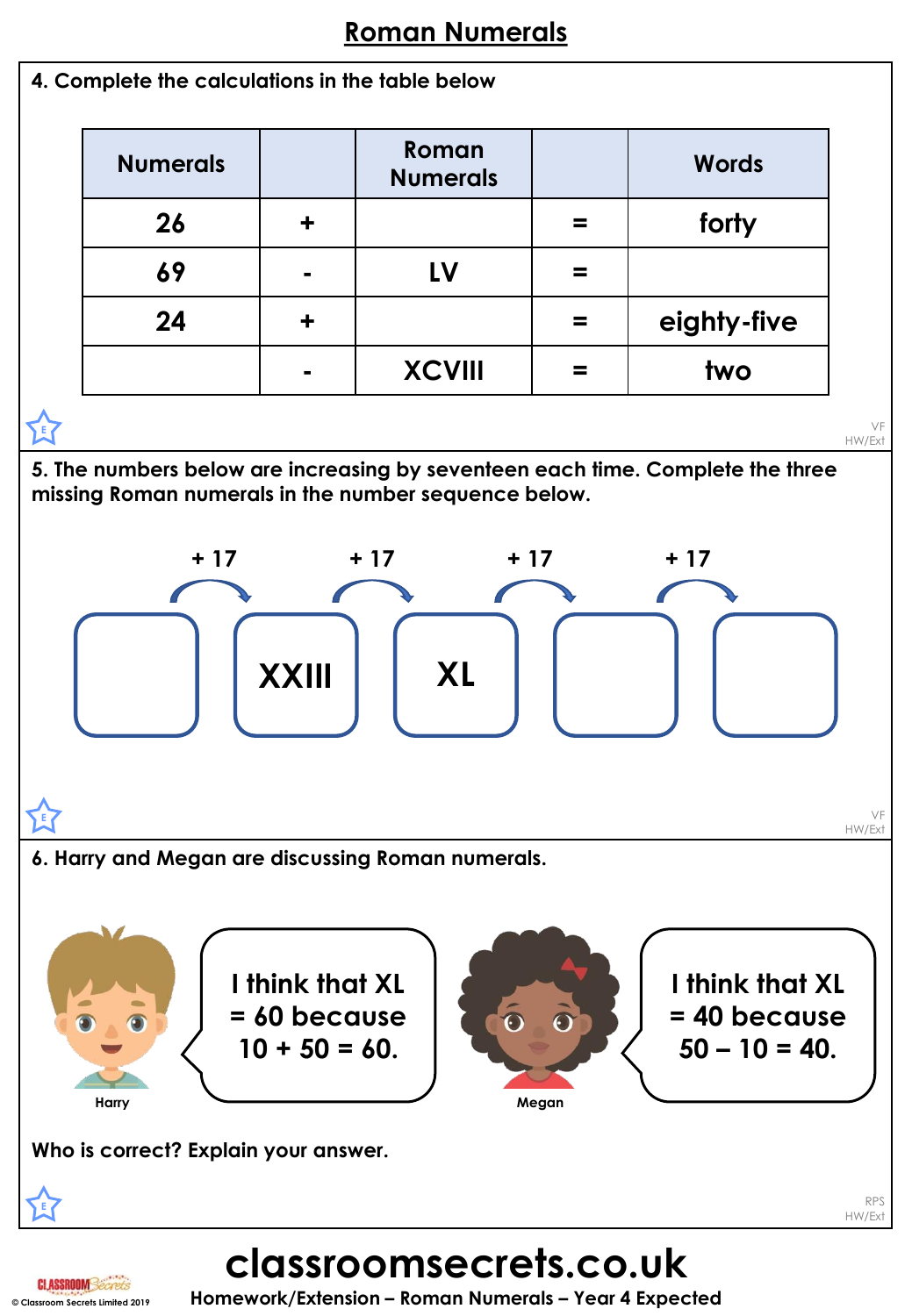# **Roman Numerals**

| <b>Roman Numerals</b> |                 |            |                                                                               |                      |                          |   |                                                                                |
|-----------------------|-----------------|------------|-------------------------------------------------------------------------------|----------------------|--------------------------|---|--------------------------------------------------------------------------------|
|                       |                 |            | 7. Complete the calculations in the table below                               |                      |                          |   |                                                                                |
|                       | <b>Numerals</b> |            | Roman<br><b>Numerals</b>                                                      |                      | Roman<br><b>Numerals</b> |   | Words                                                                          |
|                       | 3               | $\ddagger$ |                                                                               | $\ddot{\phantom{1}}$ | IX                       | = | fifty-six                                                                      |
|                       |                 | $\ddagger$ | <b>XCVI</b>                                                                   | $\blacksquare$       | <b>XXIV</b>              | Ξ | seventy-six                                                                    |
|                       | 75              | $\ddagger$ | XIV                                                                           | $\blacksquare$       |                          | = | twenty-three                                                                   |
|                       | 100             |            | <b>XLIX</b>                                                                   | $\blacksquare$       | <b>XLV</b>               | = |                                                                                |
|                       |                 |            |                                                                               |                      |                          |   | VF<br>HW/Ext                                                                   |
|                       |                 |            | 8. The numbers below are decreasing by thirteen each time. Complete the three |                      |                          |   |                                                                                |
|                       |                 |            | missing Roman numerals from the number sequence below.                        |                      |                          |   |                                                                                |
|                       |                 | - 13       | $-13$                                                                         |                      | $-13$                    |   | - 13                                                                           |
|                       |                 |            |                                                                               |                      |                          |   |                                                                                |
|                       |                 |            |                                                                               |                      | <b>LIX</b>               |   | <b>XLVI</b>                                                                    |
|                       |                 |            |                                                                               |                      |                          |   | HW/Ext                                                                         |
|                       |                 |            | 9. Zoe and William are discussing Roman numerals.                             |                      |                          |   |                                                                                |
|                       |                 |            |                                                                               |                      |                          |   |                                                                                |
|                       |                 |            | I think that<br>$XCIV = 116$<br>because<br>$10 + 100 + 1 +$<br>$5 = 116.$     |                      |                          |   | I think that<br>$XCIV = 94$<br>because<br>$100 - 10 = 90$<br>and $5 - 1 = 4$ . |

**Who is correct? Explain your answer.**

**Zoe William**

RPS HW/Ext

# **classroomsecrets.co.uk**



**GD**

**© Classroom Secrets Limited 2019 Homework/Extension – Roman Numerals – Year 4 Greater Depth**